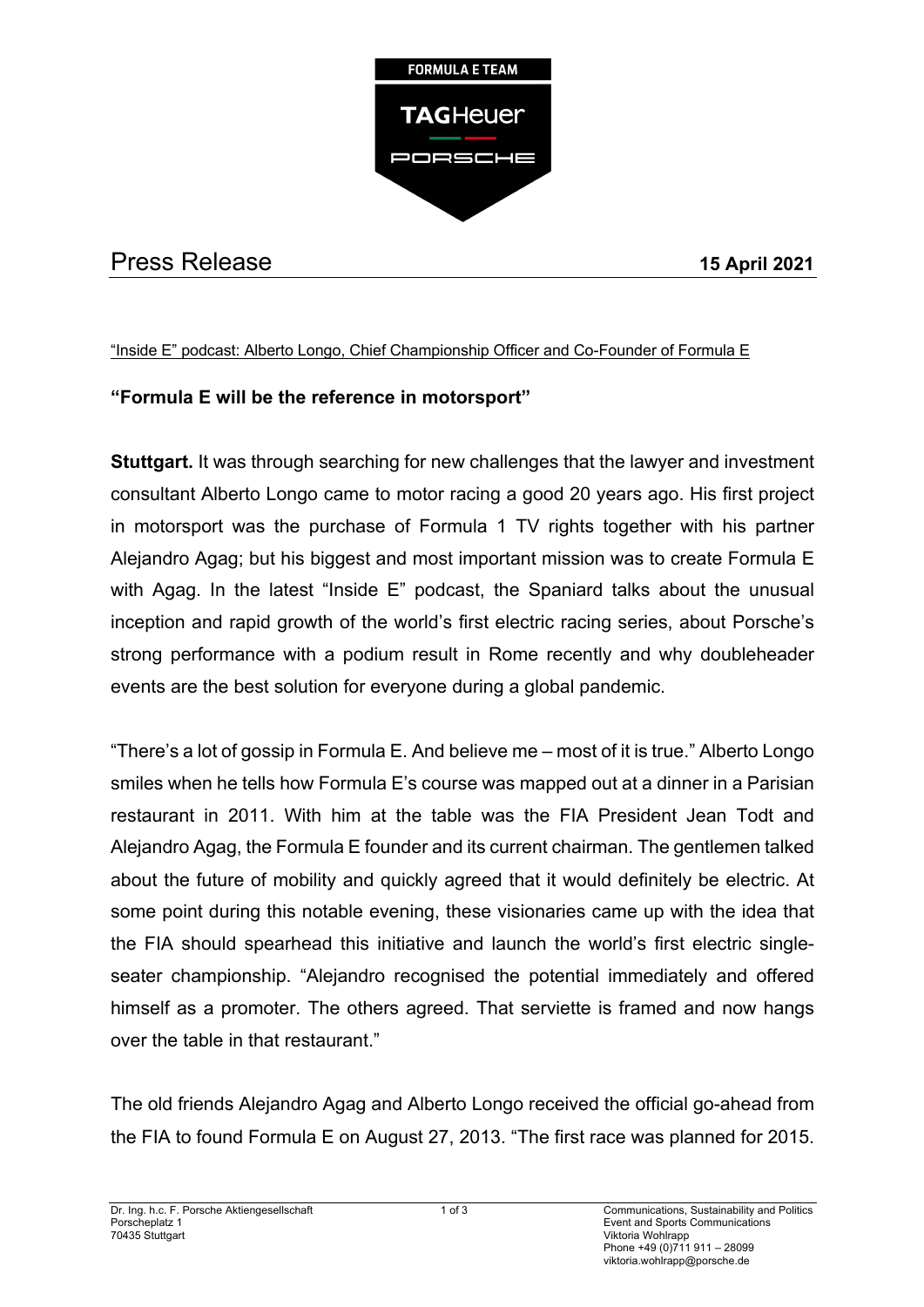That alone would've posed a massive challenge. At that time, we had absolutely nothing, no technology, no teams, no drivers, no cities or partners," explains Alberto Longo. Ultimately, however, they were given even less time. In January 2014, just after the first teams had signed up, a call came from the FIA headquarters in Paris asking that they bring the start forward to autumn. "That was the biggest challenge of our lives, but our dream turned to reality with the first race in Beijing on 13<sup>th</sup> September."

Formula E continued to evolve much faster than anticipated. "If someone had told us seven years ago that we'd be where we are now, I would've said they were absolutely crazy," says Alberto Longo. "The fact that we've come this far so quickly is an absolute highlight." Still, with success comes responsibility. "We need to live up to these responsibilities every day and hopefully do right by the many people who have placed their trust in us."

As Chief Championship Officer, his everyday business is first and foremost to organise the series. This also involves the racing calendar, which is particularly challenging in times of a global pandemic. In this regard, another update will be announced towards the end of April. For him, it is important to keep a global perspective. "The whole world is affected, not just sport." The way out of such a crisis is to forge strong and trusting ties with partners. "We're working as a team and we're very flexible. That's our big advantage. This flexibility allows us to keep the series thriving, even in difficult times." An example of this flexibility: in order to ensure safety in view of the uncertain development of the pandemic and because the doubleheader event worked so well in Diriyah, the decision was made to hold two races in Rome – and again in Valencia. "To reach the planned number of 15 races for this season, we'll probably need as many doubleheaders as possible." This is not a problem, on the contrary: "It's a very efficient format. We have the racetracks and the superstructures and the teams with their equipment – why wouldn't we use that for two days instead of one?"

With the Gen3 racing cars, Formula E will enter a new era in the 2022/23 season. For Alberto Longo, it is an honour that Porsche is following this pathway. He says: "To have